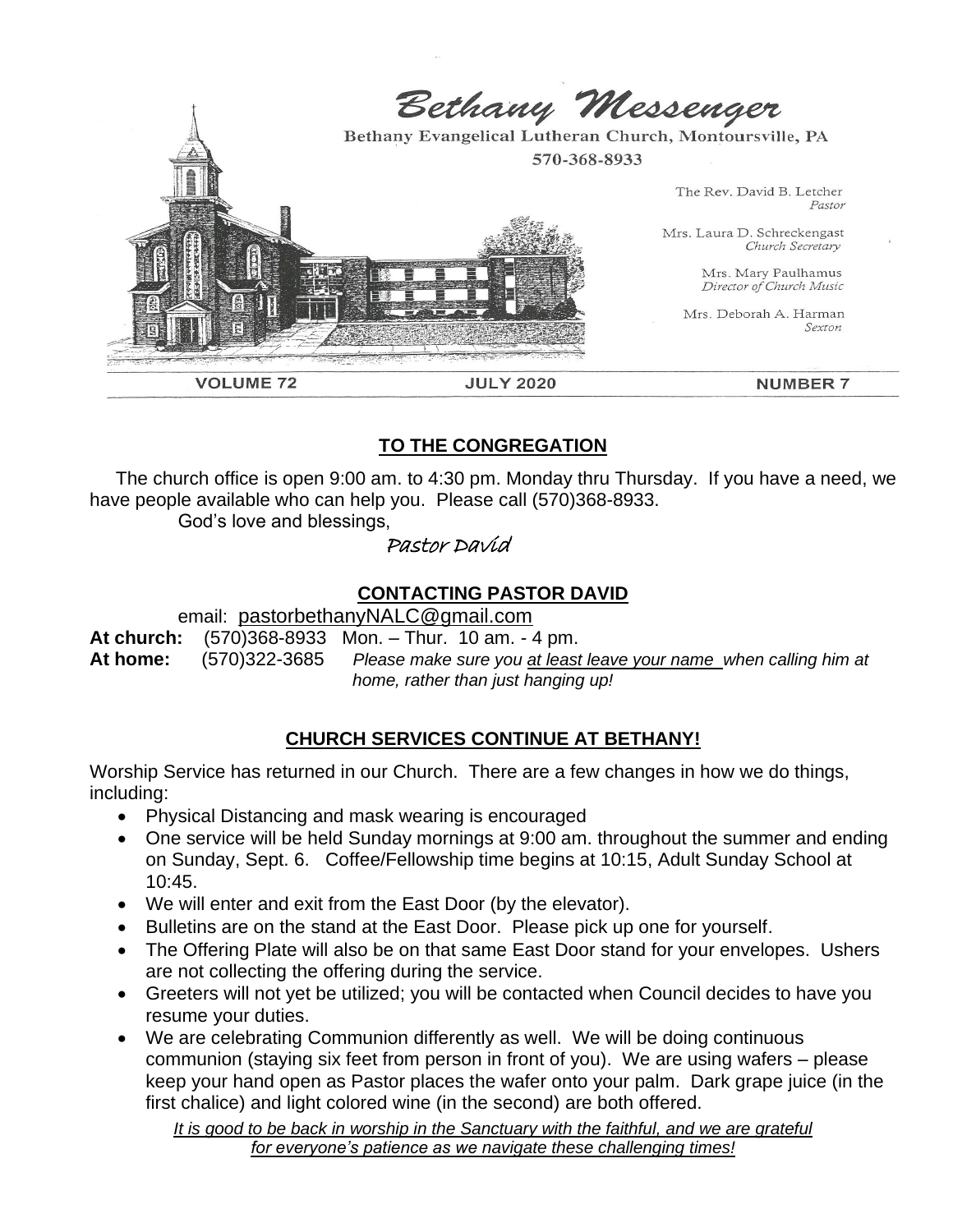The 2020 conference was scheduled to be held in Pittsburg in August, has been moved even closer – it is now going virtual! It is being held online on Friday Aug.  $7<sup>th</sup>$  – Saturday Aug.  $8<sup>th</sup>$ . Pastors, delegates, and members are all invited to attend; the cost is FREE for members and non-voting delegates. More information will be available in the weeks ahead!

### **RECENT CHURCH COUNCIL ACTIONS:**

The Church Council met on Monday, June  $8<sup>th</sup>$  and discussions included:

- Allowing meetings and activities to resume at Bethany as Lycoming County has progressed into the "green phase".
- Modernizing some of the programs used for membership and financial records
- Preparing to put together a Call Committee.

*The next regularly scheduled Council meeting will be on Monday, August 10th at 7:15 pm.*

## **RECONCILIATION OF BETHANY CHURCH FINANCES**

| Income received through May 31, 2020 (22 Sundays) | \$92,234.30    |
|---------------------------------------------------|----------------|
| Expenses through May 30, 2020                     | $-90,011.33$   |
| <b>Balance</b>                                    | \$2,222.97     |
| Income received through May 31, 2019 (22 Sundays) | \$79,932.03    |
| Expenses through May 31, 2019                     | $-91,880.38$   |
| <b>Balance</b>                                    | $$ -11,948.35$ |

## **JULY HAPPENINGS**

| <b>Healing Service</b>             | - Sunday, July 5, 11:45 am.    |
|------------------------------------|--------------------------------|
| <b>Worship and Music Committee</b> | - Monday, July 20 - 7:00 pm.   |
| <b>Mission Committee</b>           | - Monday, July 20 - 7:15 pm.   |
| <b>Finance Committee</b>           | - Tuesday, July 21 - 7:00 pm.  |
| <b>Property Committee</b>          | - Tuesday, July 21 - 7:00 pm.  |
| <b>Staff Support Committee</b>     | - Tuesday, July 21 - 8:00 pm.  |
| <b>Newsletter Team</b>             | - Monday, July 27 - 9:00 am.   |
| <b>Vacation Bible School</b>       | - TBD                          |
| <b>Quilters</b>                    | - Tuesdays and Thursdays 9 am. |
| <b>Prayer</b>                      | - Wednesdays at 12 noon        |

## **HOMEBOUND COMMUNION HAS BEGUN FOR SOME**

 Home Bound Communion is available to those shut-ins who are at home. We have just begun scheduling some home visits, so if you desire to have Pastor David stop by, please call the Church Office (570)368-8933.

 Nursing homes are still restricting visitors, but we are checking weekly for updates. Please contact us if you receive the good of the openings before we do, and we will get you and your loved ones scheduled as soon as possible!

### **HOSPITAL VISITATION HAS BEEN PERMITTED TO RESUME**

 If you or someone you know is hospitalized, please notify the Church Office. Please keep in mind that due to HIPAA Laws that hospitals are not permitted to contact individual's home churches, so families, please make sure to keep us informed.





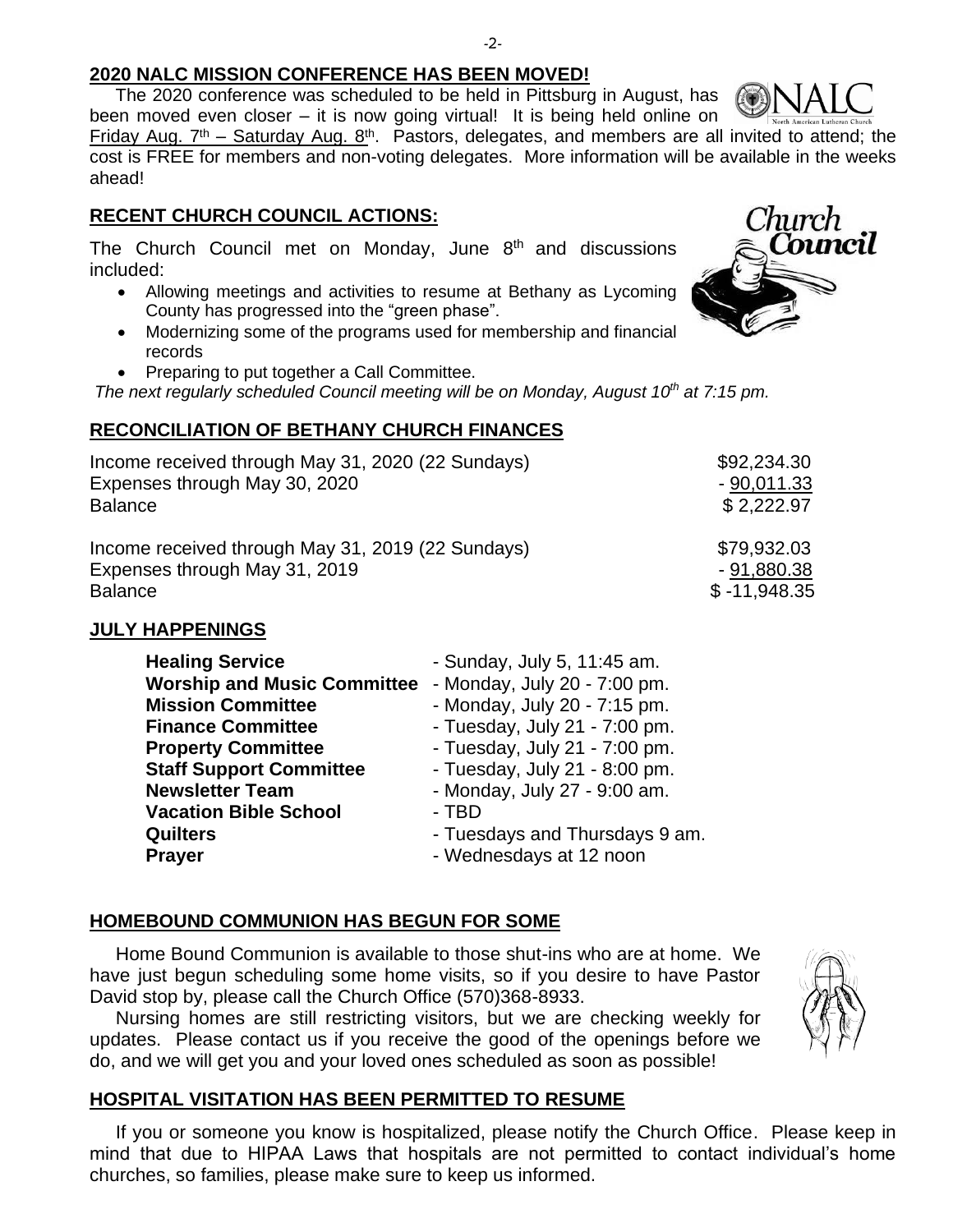### **HEALING SERVICE - SUNDAY, JULY 5**

The Healing service is set to resume on Sunday July 5<sup>th</sup> at 11:45 am.

### **TUREEN LUNCH AND GAME DAY - WILL RESUME AS SOON AS POSSIBLE**

The Mission Committee is looking forward to resuming the monthly Tureen Lunches as soon as we are able to schedule them. We will share details as soon as they become available!

#### **LIFE LINE SCREENINGS**

The screening event postponed in the spring has been rescheduled for Thursday, August 13, 2020. More information will be in next month's newsletter and upcoming bulletins.

### **BLOODMOBILE NEWS**



A Bloodmobile was held at our church on Friday, June 19. We are pleased to announce that 33 units were donated! Donations have been adversely affected by the Coronavirus, so the generosity of those who were able to donate will help make a huge difference in saving lives.

**Mark your calendars: The next blood drive at Bethany - Friday September 4 from 1 - 6 pm.** 

 *If you are able, please spend a moment speaking with Betty Letscher regarding how you might help with the blood drive in the future. She has been spearheading these important efforts at Bethany, and it would be a wonderful relief for her to know that these events will be in good hands in the future!* 

### **BACKPACK BREAKFAST NEWS:**

 We will share the news when this program resumes again; the Montoursville School District is hoping this will occur when school opens again in the fall.

### **FOOD PANTRY NEEDS - PLEASE CONSIDER DONATING:**

Soups, canned stews, tomato sauce; cereal, oatmeal, Pop Tarts; peanut butter, jellies/jams; canned fruits, vegetables, meats; pastas (all varieties), ramen; pickles, olives, dressings; mac-n-cheese, microwave dishes; juices, healthy snacks; ketchup, mustard, mayonnaise.

**You may drop off items at the church and they will be delivered to the pantry!**

*The Food Pantry folks are so thankful for all of your contributions of food and financial assistance, especially during this time which has been especially difficult for many families!*

### **SEWING MACHINES AVAILABLE**

 The Quilting Room has several old sewing machines, some in cabinets, looking for good homes. They haven't been used in a long time, so will need some servicing. If interested, contact Barb Winchester (570)244-6681.

#### **EQUIPMENT AVAILABLE**



Equipment is available to borrow during recovering from surgery and for those who may have be experiencing difficulties. We have walkers, canes, equipment for the bathtub and commode are all available. If you have a need, please do not hesitate to talk with one of our staff!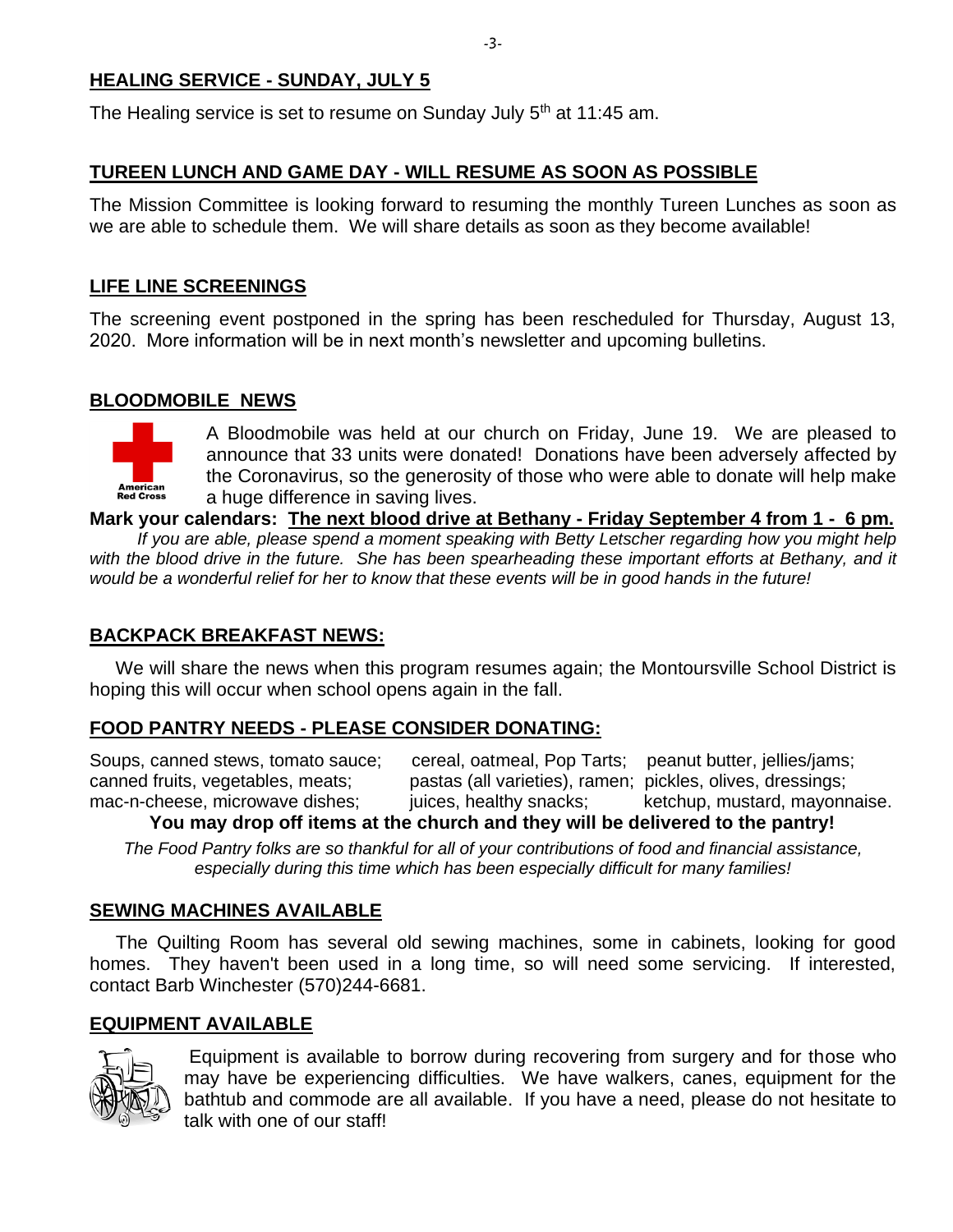#### **PASTOR'S DISCRETIONARY FUND**

 Donations to replenish Pastor's Discretionary would be especially appreciated, as there have continued to be greater needs and requests over the last few months. If you would like to donate, please make your check out to Bethany Lutheran Church, and mark the memo line: "Pastor's Fund." Thank you for your continued generosity!

#### **SHEPHERD OF THE STREETS NEWS**

 J. Morris Smith, long-time Shepherd of the Streets, will be retiring at the end of the summer. He became the fourth Shepherd to serve this ministry in January 2000, and has served those in crisis in the area with tremendous dedication over two decades.



Dr. Smith will be enjoying retirement in Missouri with his family close by and his wife, Barby, of 62 years. The United Churches greatly acknowledge his service and commitment to those whose lives have been affected by hunger, homelessness, unemployment, and with health issues. The United Churches ask for us to "join in sincere prayer and cooperation that this special ministry will continue".

Also ,please consider giving financial support or donating any of the following, full sized items: Toothpaste and toothbrushes, shaving cream and razors, shampoo and conditioner towels and wash cloths, soap, deodorant, and combs bedding and blankets baby items: diapers, baby shampoo, baby oil, baby Q-tips, baby wipes, baby powder tissues, toilet paper, paper towels and women's hygiene products

#### **YOKEFELLOW PRISON MINISTRY**

 Yokefellow Prison Ministry is in need of volunteers. As more establishments are reopening, please consider how you could be a part of this ministry along with others? Contact the Yokefellow Office (570)326-6868 if you would like more information.

#### **BIBLES FOR PRISON**

 Bibles for Prison are always needed. The Lycoming County Prison Chaplain reports that the number of inmates attending Bible study continues to grow, and requests for Bibles has increased. Donations to help buy Bibles would also be appreciated. Please mark your check "Bibles." Thank you.

### **PROJECT LINUS – STILL MAKING BLANKETS**

 We are still sharing our knitting, crocheting, and quilting gifts with others by making blankets of all sizes (baby, children, adult) for those with cancer or going through traumatic experiences at hospitals. Please bring to the Church Office.

### **NEED A COAT, TAKE ONE; HAVE A COAT, LEAVE ONE**

 We still have our special donation coat rack in the foyer area by the Broad Street glass doors. If you have a coat (or many!) for which you no longer have a need, please consider adding to our supply. We are accepting children's and adult's sizes, for all seasons, and we also have a bin for hats, mittens, scarves, and gloves. We appreciate every donation, as there continues to be a great deal of turnover. If you know anyone in need of a coat or jacket, please remind them of our supply; it is a beautiful way of sharing care, by keeping others warm and dry!

#### **UPDATED DIRECTORIES ARE AVAILABLE**

 Updated address and phone directories (purple covers) were printed in the spring and are still available at the church. If you would like one, you may pick one up at the church if you are able, or give the office a call and one can be mailed to you!